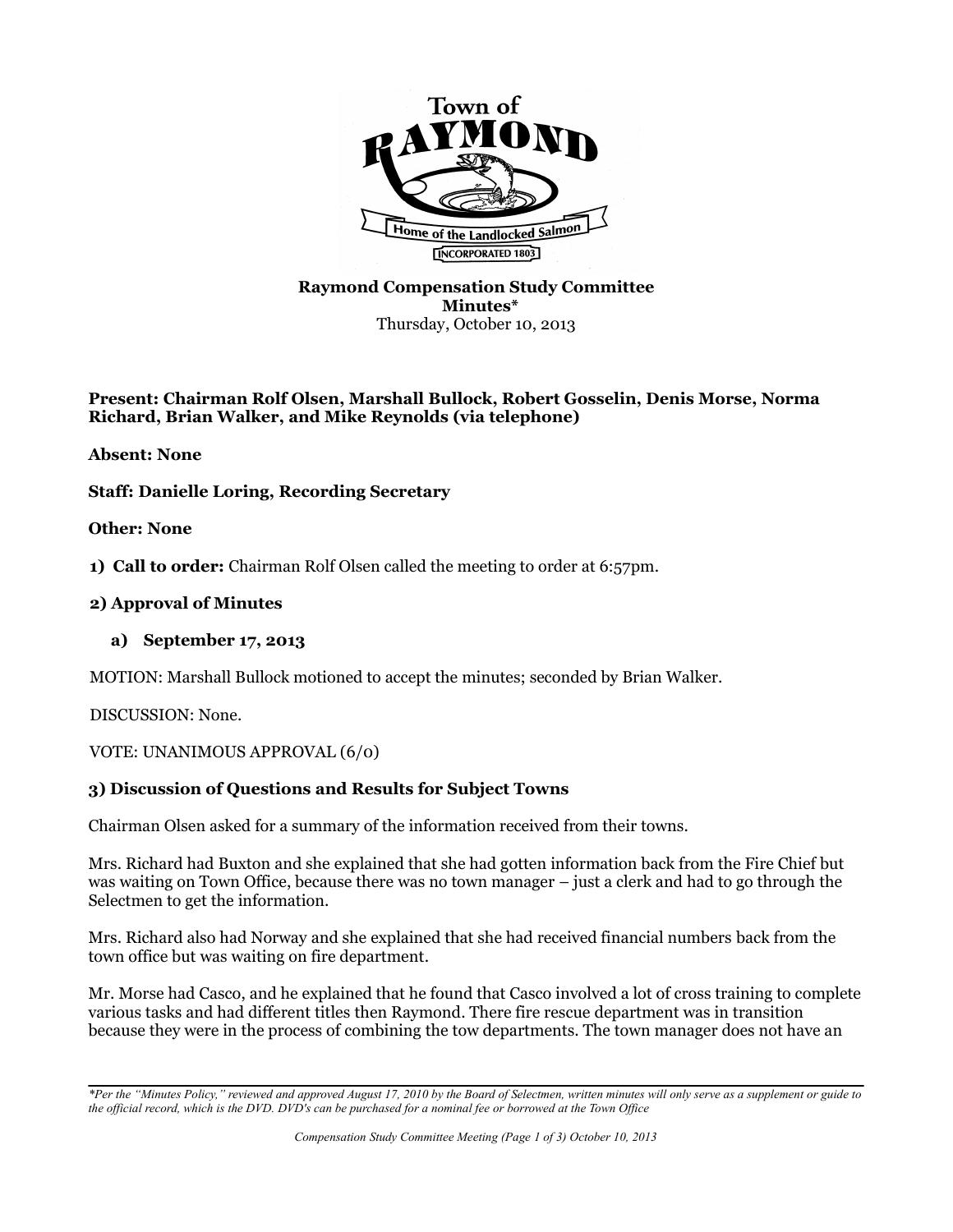assistant but calls upon staff that are best suited for the task that needs completion. They rely upon a lot of subcontracting rather than staff, but were looking to hire a part time code officer and assistant for that office. Mr. Walker asked who Casco subbed out to for public works, and Mr. Morse explained that it changed year-to-year based on bids. Mr. Walker than asked if plowing was solely P&K, and Mr. Morse stated that it was not and that contract was also sent out to bid. He then explained that Casco also has a full-time recreation director, who handles cemeteries as well.

Mr. Reynolds had New Gloucester and he explained that he had sat down with town manager regarding their structure. The town manager was not classically trained, with a background in finance and has a CPA; he acted as the treasurer (budget only, no money handling) and town clerk (signature only). The Town Office had two full-time deputy town clerks, who were cross trained among all duties; cemeteries were handled by a volunteer association that took care of all of those duties with no input from clerk; for general assistance, New Gloucester used an outside contractor but the town did have a significant budget.

Mr. Reynolds found that there was no executive assistant because everyone handled their own administrative duties. The code officer was the recording secretary for the various boards (planning, zoning and conserve) with same general responsibilities. They also had ten employees in Public Works, including the department head, five full-time and one part-time plower in the winter. He explained that the did their own plowing, mowing and grounds keeping.

Mr. Reynolds continued that they recently went to a staff rescue with one full-time rescue/fire employee. The town manager wants to go to a merit based system for his employees and is reviewing the MMA wage survey in terms of wage scales based on position. The concern was that there were 30 year employees who are getting cost of living increases and were considered over paid. Mr. Gosselin asked what year of the wage survey was, and Mr. Reynolds explained that he did not know the date, but the town manager had started the movement about 2.5 years ago and that he had shared his sheet to show the low and high range for position and the recommended rate.

Mr. Morse asked if the ten employees were full-time, Mr. Reynolds replied that of the ten under the town manager that right were full-time and there were also five full-time people in Public Works. Mr. Morse was concerned with the data they were reviewing, because, based on his experience, he found that he was getting different data based on who he spoke. He asked if they should collect all the data and try to collect reasoning behind outliers. Chairman Olsen felt that they should look at the data generally.

Mr. Reynolds explained that there were some questions that he did not ask specifically but instead just asked opened ended questions so that he could listen to their responses. He felt that the core positions would be the same but that individuals would take on additional tasks based on their interests. Chairman Olsen stated that they were trying to compare core services to other towns but that did not mean that Raymond wanted to be like some of the comparable towns. They were trying to find if the town was at an extreme in pay scales and report on that data but not to make a decision because that would be up to the Selectmen to decide.

Mr. Walker explained that the committee had started with wage comparisons and now they are looking at titles versus job responsibilities to see if they are comparing apples to apples. He felt that cross training was the norm and no one person was doing one position.

Mr. Bullock had Rockland/Gray and explained that he was supposed to get written responses by the end of the week, but he had not been able to make contact with Rockland and was to use the Raymond town manager as a vehicle to get through to the them.

Mrs. Richard stated that she felt that pay scales were important, and she saw the most differences in

*<sup>\*</sup>Per the "Minutes Policy," reviewed and approved August 17, 2010 by the Board of Selectmen, written minutes will only serve as a supplement or guide to the official record, which is the DVD. DVD's can be purchased for a nominal fee or borrowed at the Town Office*